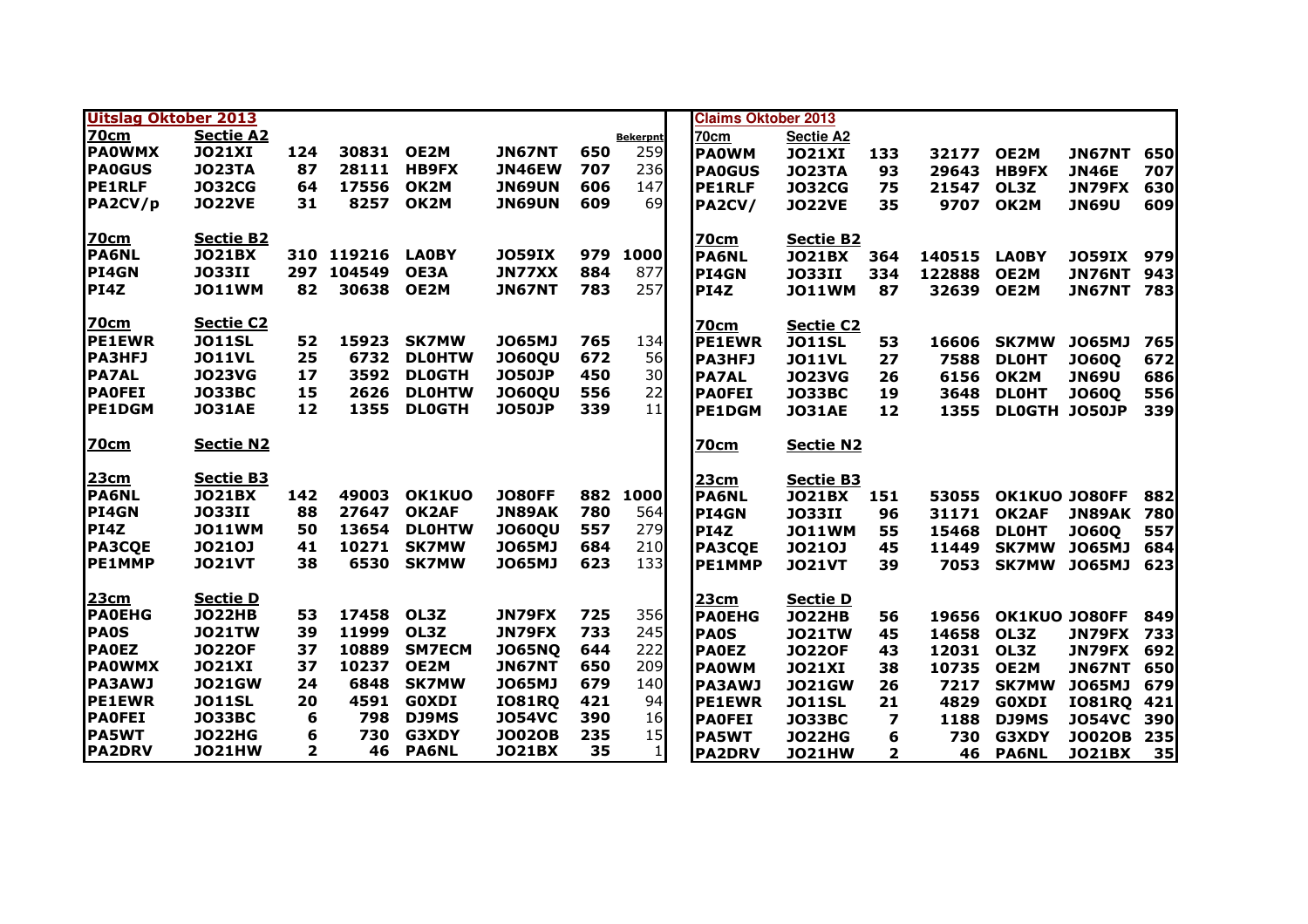| 13cm          | <b>Sectie B3</b> |                         |       |               |               |     |                | 13cm                 | <b>Sectie B3</b> |                         |       |                     |               |     |
|---------------|------------------|-------------------------|-------|---------------|---------------|-----|----------------|----------------------|------------------|-------------------------|-------|---------------------|---------------|-----|
| <b>PA6NL</b>  | <b>JO21BX</b>    | 47                      | 14530 | OE2M          | <b>JN67NT</b> | 794 | 750            | <b>PA6NL</b>         | <b>JO21BX</b>    | 52                      | 17068 | OE2M                | <b>JN67NT</b> | 794 |
| PI4GN         | <b>JO33II</b>    | 34                      | 11049 | <b>OK1MAC</b> | <b>JN79IO</b> | 693 | 570            | <b>PI4GN</b>         | <b>JO33II</b>    | 37                      |       | 12201 OK1MAC JN79IO |               | 693 |
| <b>PA3CQE</b> | <b>JO210J</b>    | 16                      | 3605  | DM7A          | <b>JO60LK</b> | 554 | 186            | <b>PA3COE</b>        | <b>JO210J</b>    | 21                      | 5459  | DM7A                | <b>JO60LK</b> | 554 |
| <b>PI4Z</b>   | <b>JO11WM</b>    | 14                      | 3405  | <b>TMOW</b>   | <b>JN26JL</b> | 565 | 176            | <b>PI4Z</b>          | <b>JO11WM</b>    | 18                      |       | 4537 TM0W           | <b>JN26JL</b> | 565 |
| <b>PE1MMP</b> | <b>JO21VT</b>    | 19                      | 3231  | G3OHM/p       | <b>IO92GB</b> | 498 | 167            | <b>PE1MMP</b>        | <b>JO21VT</b>    | 21                      | 3711  | <b>G3OHM</b>        | <b>IO92GB</b> | 498 |
| 13cm          | <b>Sectie D</b>  |                         |       |               |               |     |                | 13 <sub>cm</sub>     | <b>Sectie D</b>  |                         |       |                     |               |     |
| <b>PA0S</b>   | <b>JO21TW</b>    | 17                      | 4169  | <b>DM1TS</b>  | <b>JO61OC</b> | 612 | 215            | <b>PAOEZ</b>         | <b>JO220F</b>    | 19                      | 4435  | G4LDR               | <b>IO91EC</b> | 487 |
| <b>PAOEZ</b>  | <b>JO220F</b>    | 16                      | 3478  | G3OHM/p       | <b>IO92GB</b> | 455 | 180            | <b>PA0S</b>          | <b>JO21TW</b>    | 17                      | 4169  | <b>DM1TS</b>        | <b>JO61OC</b> | 612 |
| <b>PE1EWR</b> | <b>JO11SL</b>    | $\overline{\mathbf{z}}$ | 1099  | PI4GN         | <b>JO33II</b> | 300 | 57             | <b>PE1EWR</b>        | <b>JO11SL</b>    | $\overline{\mathbf{z}}$ | 1099  | <b>PI4GN</b>        | <b>JO33II</b> | 300 |
| <b>PA3AWJ</b> | <b>JO21GW</b>    | 5                       | 795   | <b>PI4GN</b>  | <b>JO33II</b> | 215 | 41             | <b>PA3AWJ</b>        | <b>JO21GW</b>    | 5                       | 795   | <b>PI4GN</b>        | <b>JO33II</b> | 215 |
| <b>PAOFEI</b> | <b>JO33BC</b>    | 1                       | 48    | PI4GN         | <b>JO33II</b> | 48  | $\overline{2}$ | <b>PAOFEI</b>        | <b>JO33BC</b>    | 1                       | 48    | <b>PI4GN</b>        | <b>JO33II</b> | 48  |
| <b>PA2DRV</b> | <b>JO21HW</b>    | $\overline{\mathbf{2}}$ | 46    | <b>PA6NL</b>  | <b>JO21BX</b> | 35  | $\overline{2}$ | <b>PA2DRV</b>        | <b>JO21HW</b>    | $\overline{2}$          | 46    | <b>PA6NL</b>        | <b>JO21BX</b> | 35  |
| <u>9cm</u>    | <b>Sectie B3</b> |                         |       |               |               |     |                | 9cm                  | <b>Sectie B3</b> |                         |       |                     |               |     |
| PI4GN         | <b>JO33II</b>    | 19                      | 5389  | OK1YA         | <b>JN79IO</b> | 693 | 750            | PI4GN                | <b>JO33II</b>    | 19                      | 5389  | OK1YA               | <b>JN79IO</b> | 693 |
| PA6NL         | <b>JO21BX</b>    | 11                      | 1797  | <b>DC9KK</b>  | <b>JO30NT</b> | 246 | 250            | <b>PA3CQE</b>        | <b>JO210J</b>    | 11                      | 2075  | DLOGTH JO50JP       |               | 400 |
| <b>PA3CQE</b> | <b>JO210J</b>    | 10                      | 1675  | <b>DL3IAS</b> | <b>JN49EJ</b> | 316 | 233            | <b>PA6NL</b>         | <b>JO21BX</b>    | 12                      | 1964  | <b>DC9KK</b>        | <b>JO30NT</b> | 246 |
| <b>PI4Z</b>   | <b>JO11WM</b>    | 4                       | 495   | <b>PI4GN</b>  | <b>JO33II</b> | 281 | 69             | <b>PI4Z</b>          | <b>JO11WM</b>    | 6                       | 893   | <b>PI4GN</b>        | <b>JO33II</b> | 281 |
| 9cm           | <b>Sectie D</b>  |                         |       |               |               |     |                |                      | <b>Sectie D</b>  |                         |       |                     |               |     |
| PA3AWJ        | <b>JO21GW</b>    | 4                       | 1056  | PI4GN         | <b>JO33II</b> | 215 | 147            | 9cm<br><b>PA3AWJ</b> | <b>JO21GW</b>    | 8                       | 1196  | <b>PI4GN</b>        | <b>JO33II</b> | 215 |
| <b>PAOEZ</b>  | <b>JO220F</b>    | 6                       | 808   | G3XDY         | <b>JO02OB</b> | 274 | 112            | <b>PAOEZ</b>         | <b>JO220F</b>    | $\overline{\mathbf{z}}$ | 932   | G3XDY               | <b>JO02OB</b> | 274 |
| <b>PA2DRV</b> | <b>JO21HW</b>    | 1                       | 35    | <b>PA6NL</b>  | <b>JO21BX</b> | 35  | 5              | <b>PA2DRV</b>        |                  | 1                       | 35    |                     |               | 35  |
|               |                  |                         |       |               |               |     |                |                      | <b>JO21HW</b>    |                         |       | <b>PA6NL</b>        | <b>JO21BX</b> |     |
| 6cm           | <b>Sectie B3</b> |                         |       |               |               |     |                | 6 <sub>cm</sub>      | <b>Sectie B3</b> |                         |       |                     |               |     |
| PI4GN         | <b>JO33II</b>    | 12                      | 3015  | <b>OK1ES</b>  | <b>JO60RN</b> | 557 | 750            | <b>PI4GN</b>         | <b>JO33II</b>    | 14                      |       | 3472 OK1ES          | <b>JO60RN</b> | 557 |
| <b>PA6NL</b>  | <b>JO21BX</b>    | 10                      |       | 1762 F5HRY    | <b>JN18EQ</b> | 387 | 438            | <b>PA6NL</b>         | <b>JO21BX</b>    | 12                      | 2152  | <b>F5HRY</b>        | <b>JN18EQ</b> | 387 |
| <b>PI4Z</b>   | <b>JO11WM</b>    | 4                       |       | 626 PI4GN     | <b>JO33II</b> | 281 | 156            | <b>PI4Z</b>          | <b>JO11WM</b>    | 5.                      | 869   | <b>PI4GN</b>        | <b>JO33II</b> | 281 |
| 6cm           | <b>Sectie D</b>  |                         |       |               |               |     |                | <b>6cm</b>           | <b>Sectie D</b>  |                         |       |                     |               |     |
| <b>PA3AWJ</b> | <b>JO21GW</b>    | 6                       | 1253  | <b>DLOGTH</b> | <b>JO50JP</b> | 458 | 312            | <b>PA3AWJ</b>        | <b>JO21GW</b>    | $\overline{ }$          | 1393  | DLOGTH JO50JP       |               | 458 |
| <b>PAOEZ</b>  | <b>JO220F</b>    | 4                       | 418   | PI4GN         | <b>JO33II</b> | 161 | 104            | <b>PAOEZ</b>         | <b>JO220F</b>    | $\overline{\mathbf{z}}$ | 966   | G3XDY               | <b>JO02OB</b> | 274 |
| <b>PA2DRV</b> | <b>JO21HW</b>    | 1                       |       | 35 PA6NL      | <b>JO21BX</b> | 35  | 9              | <b>PA2DRV</b>        | <b>JO21HW</b>    | 1                       |       | 35 PA6NL            | <b>JO21BX</b> | 35  |
|               |                  |                         |       |               |               |     |                |                      |                  |                         |       |                     |               |     |
| 3cm           | <b>Sectie B3</b> |                         |       |               |               |     |                | 3cm                  | <b>Sectie B3</b> |                         |       |                     |               |     |
| PI4GN         | <b>JO33II</b>    | 15                      | 2977  | <b>DLOGTH</b> | <b>JO50JP</b> | 411 | 693            | <b>PI4GN</b>         | <b>JO33II</b>    | 18                      |       | 4772 DL0GTH JO50JP  |               | 411 |
| <b>PA6NL</b>  | <b>JO21BX</b>    | 17                      | 2810  | F6HPP/p       | <b>JN19PG</b> | 307 | 654            | <b>PA6NL</b>         | <b>JO21BX</b>    | 21                      |       | 3361 F6HPP/ JN19PG  |               | 307 |
| <b>PA3CQE</b> | <b>JO210J</b>    | 16                      | 1883  | G3XDY         | <b>JO02OB</b> | 286 | 438            | <b>PA3CQE</b>        | <b>JO210J</b>    | 17                      | 2048  | G3XDY               | <b>JO02OB</b> | 286 |
| <b>PE1MMP</b> | <b>JO21VT</b>    | 10                      | 1047  | DF7QX         | <b>JO42KH</b> | 218 | 244            | <b>PI4Z</b>          | <b>JO11WM</b>    | 13                      | 2015  | <b>PI4GN</b>        | <b>JO33II</b> | 281 |
| <b>PI4Z</b>   | <b>JO11WM</b>    | 8                       | 860   | <b>PI4GN</b>  | <b>JO33II</b> | 281 | 200            | <b>PE1MMP</b>        | <b>JO21VT</b>    | 12                      | 1326  | DF7QX               | <b>JO42KH</b> | 218 |
|               |                  |                         |       |               |               |     |                |                      |                  |                         |       |                     |               |     |